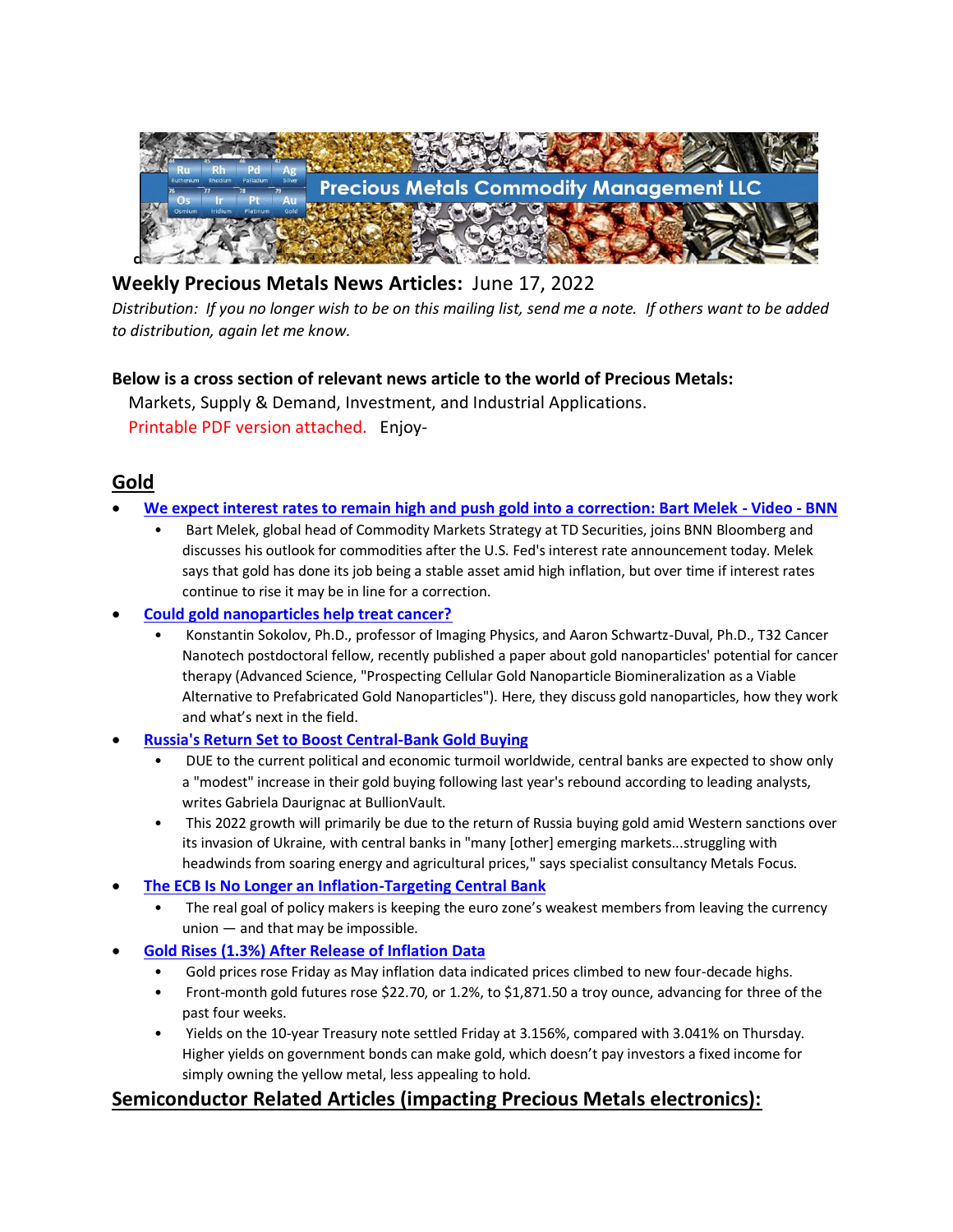#### • **[TSMC upbeat about coming decade](https://www.digitimes.com/news/a20220609PD207/ic-manufacturing-tsmc.html)**

- TSMC has recorded new revenue highs for 12 consecutive years, with its 2021 revenue swelling 24.9% from its 2020 level, Liu said, reiterating its goal of achieving 30% revenue growth in 2022. The company is entering a period of high structural growth, with surging demand for 5G and high-performance computing (HPC) applications spurring needs for more advanced chips, he said.
- **[Chipmakers to spend record \\$109b on fab machines this year](https://www.theregister.com/2022/06/13/global_semiconductor_spending/)**
	- Factories hope to buy their way out of shortages with Taiwan leading the pack
- **[TSMC chairman Mark Liu describes how the world's largest chipmaker is](https://fortune.com/2022/06/08/tsmc-semiconductors-5g-artificial-intelligence-high-performance-computing-mark-liu/) reimagining the [semiconductor industry](https://fortune.com/2022/06/08/tsmc-semiconductors-5g-artificial-intelligence-high-performance-computing-mark-liu/)**
	- For over half a century, semiconductors have been at the heart of technological innovation, with advancements in technology marching to the cadence of developments in semiconductor performance, energy consumption, and cost. Now, with the ever-growing demand for highperformance computing (HPC), as well as 5G and A.I. applications, the need for technological advancement has skyrocketed, paving the way for a newly imagined future for semiconductor technology, where infinite possibilities can be realized.
- **[China's semiconductor output in May rebounds as Covid](https://www.scmp.com/tech/tech-trends/article/3181782/chinas-semiconductor-output-may-rebounds-covid-19-restrictions)-19 restrictions ease**
	- Production of integrated circuits last month rebounded 6 per cent from April, but it was still 10 per cent lower than a year earlier
	- Total chip production in the first five months this year amounted to 134.9 billion units, down 6 per cent from the same period in 2021
- **[Japan, US partner on 2nm chip R&D and manufacturing](https://www.techspot.com/news/94957-japan-us-partner-2nm-chip-rd-manufacturing.html)**
	- Japan is looking to become a major player in the race to commercialize the next generation of chip technology and will partner with the US to realize its goal. According to a report from Nikkei Asia, private companies from the two countries will work together on research and mass production.

#### **Silver**

#### • **Silver Institute - [Market Trend Report: Silver in Brazing and Solder Alloy Materials](https://www.silverinstitute.org/wp-content/uploads/2022/06/SilverInBrazingAndAlloyMaterials_MmktTR2022.pdf)**

- In 2021, 47.7 million troy ounces (Moz) of silver went to solder and brazing alloy markets, according World Silver Survey 2022. According to Precious Metals Commodity Management, that demand is forecast to grow 23% to 58.8 Moz by 2030. This represents a 2% annual compound growth rate (CAGR) for this segment. This forecasted rise in demand is based on projected global infrastructure growth, including increasing plumbing and pipe joining, strong vehicle demand (both internal combustion engine (ICE) and electric vehicles (EV).
- *Matt: White paper researched and written by me.*
- **[The dollar could be rolling over, that could give silver a boost!](https://www.fxstreet.com/analysis/the-dollar-could-be-rolling-over-that-could-give-silver-a-boost-202206162033)**
	- Despite these positive developments, silver can change direction on a dime in a merciless manner; thus, we like leaving quite a bit of room for error and/or keeping things small. Traders with high-risk tolerance could consider a bull call spread with a naked leg using the August 22.50/23.50 call spread and a naked 19.90 put. This creates a trade with little out-of-pocket expense and a profit potential of close to \$4500. The risk is theoretically unlimited (like being long a futures contract) below \$19.50. The market is currently near \$22.00, so it gives the strategy about \$2.50 in room for error at expiration. Because of the unlimited risk, it might be necessary to hedge downside risk by selling mini futures should the market move sharply lower.
- **Silver Price Forecast – [Silver Markets Continue to Face the Same Headwinds](https://finance.yahoo.com/news/silver-price-forecast-silver-markets-155129530.html)**
	- Silver markets have gapped higher during the trading session on Thursday as we continue to see a lot of volatility in the markets overall. Silver is volatile under the best of conditions, so it does make a lot of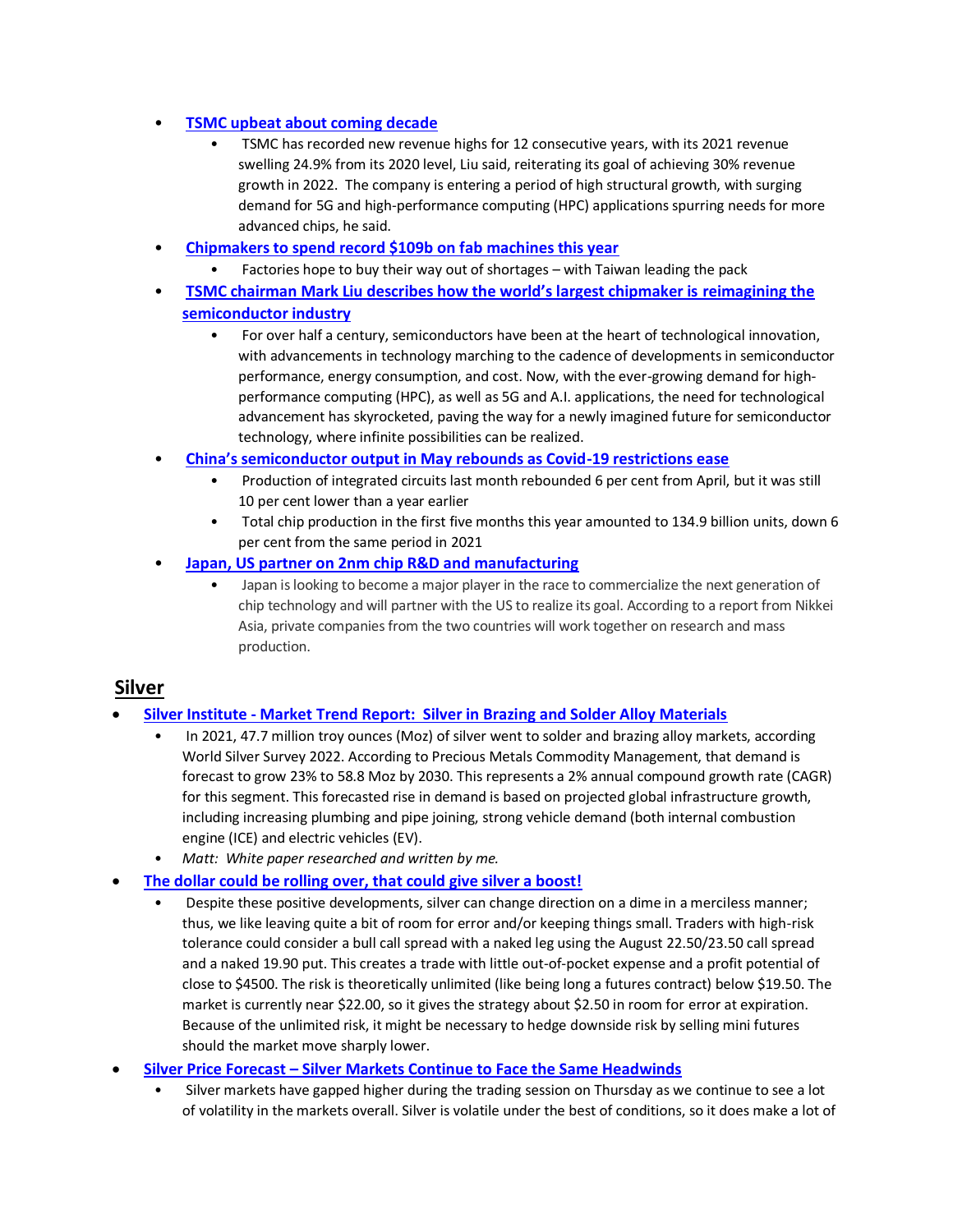sense that this market finds itself trying to jump to the \$22 level again. The \$22 level is an area that has been like a magnet for price, so it would not surprise me at all to see a bit of hesitation. If we were to break above there, then the market has to deal with the 50 Day EMA as well.

### **Precious Metals Mining:**

- **[Flooding to halt 60% of PGM output for month at Sibanye-Stillwater US mine](https://www.miningmx.com/news/platinum/49831-flooding-to-halt-60-of-pgm-output-at-sibanye-stillwater-us-mine/)**
	- Access to the Stillater East and Stillwater West is difficult. We won't get as many people in that we would like," said James Wellsted, senior vice-president of corporate affairs at the PGM and gold producer. "Our East Boulder section is continuing unaffected by the event," he said. It produced about 230,000 ounces 2E PGMs in Sibanye-Stillwater's last financial year. The entire mine produced about 600,000 oz 2E PGMs last u
	- Nobody was injured in the flooding which began on Monday (June 13) and was the result of warm weather which triggered unusual ice melt followed by heavy rains. The outcome was rivers in the region burst their banks and flooded parts of the mine and surrounding region.
- **[Sibanye to restart South Africa gold operations after signing wage deal](https://www.reuters.com/world/africa/sibanye-restart-south-africa-gold-operations-after-signing-wage-deal-2022-06-13/)**
	- Sibanye said the wage deal would be effective from July 1 and the restart would be phased over three months to ensure the safe resumption of gold mining operations.
	- Members of the National Union of Mineworkers (NUM) and Association of Mineworkers and Construction Union, who make up the vast majority of workers at Sibanye's gold operations, have been on strike at Sibanye's gold operations since March 9.

## **E-Waste & Precious Metals Recycle Related:**

- **[Treaty tightens regulations on](https://resource-recycling.com/e-scrap/2022/06/16/treaty-tightens-regulations-on-global-e-scrap-trade/) global e-scrap trade**
	- Basel Convention changes approved this week may drastically reduce  $-$  or at least complicate  $-$  U.S. exports of non-hazardous e-scrap. Countries on June 15 approved e-scrap-related changes to the Basel Convention on the Control of Transboundary Movements of Hazardous Wastes and their Disposal, which is an international treaty governing how waste is moved around the world. More than 180 countries are party to the convention, but the U.S. is not.
	- The amendment's impact on U.S. e-scrap and reuse companies will depend on exactly which materials are being shipped (and whether the shipment contains a high enough level of hazardous materials to meet thresholds).
	- "In a nutshell, this means that there will likely be much less of a global circular economy when it comes to e-scrap," said Adam Shine, president of New York processing company Sunnking and current chair of the Electronics Division of the Institute of Scrap Recycling Industries. "There are a tremendous amount of materials that are shipped out of the U.S. for the purpose of repair and reuse and, as it stands, this will no longer be allowed to any country that is a party to Basel."
- **[Recycling process promises 'better than new' silicon wafers](https://www.pv-magazine.com/2022/06/16/recycling-process-promises-better-than-new-silicon-wafers/)**
	- Scientists in China have developed a new recycling process for PV modules that can recover intact silicon cells from end-of-life products, and process them back into wafers. As part of the recycling process, the wafers are purified and surface-treated, making them suitable for integration into new, high-efficiency cells and modules.
- **[28 arrested, 112 catalytic converters seized in illegal car parts operation in Inland Empire](https://www.latimes.com/california/story/2022-06-10/authorities-arrest-28-seize-112-catalytic-converters-illegal-car-parts-inland-empire)**
	- Authorities arrested 28 people and confiscated 112 catalytic converters in a sweeping investigation of an illegal car parts operation in the Inland Empire, San Bernardino County sheriff's officials said.
- **The EU's new universal [charger policy claims to tackle e-waste](https://www.theverge.com/2022/6/8/23159808/universal-charger-e-waste-european-union-eu-usb-c-apple)**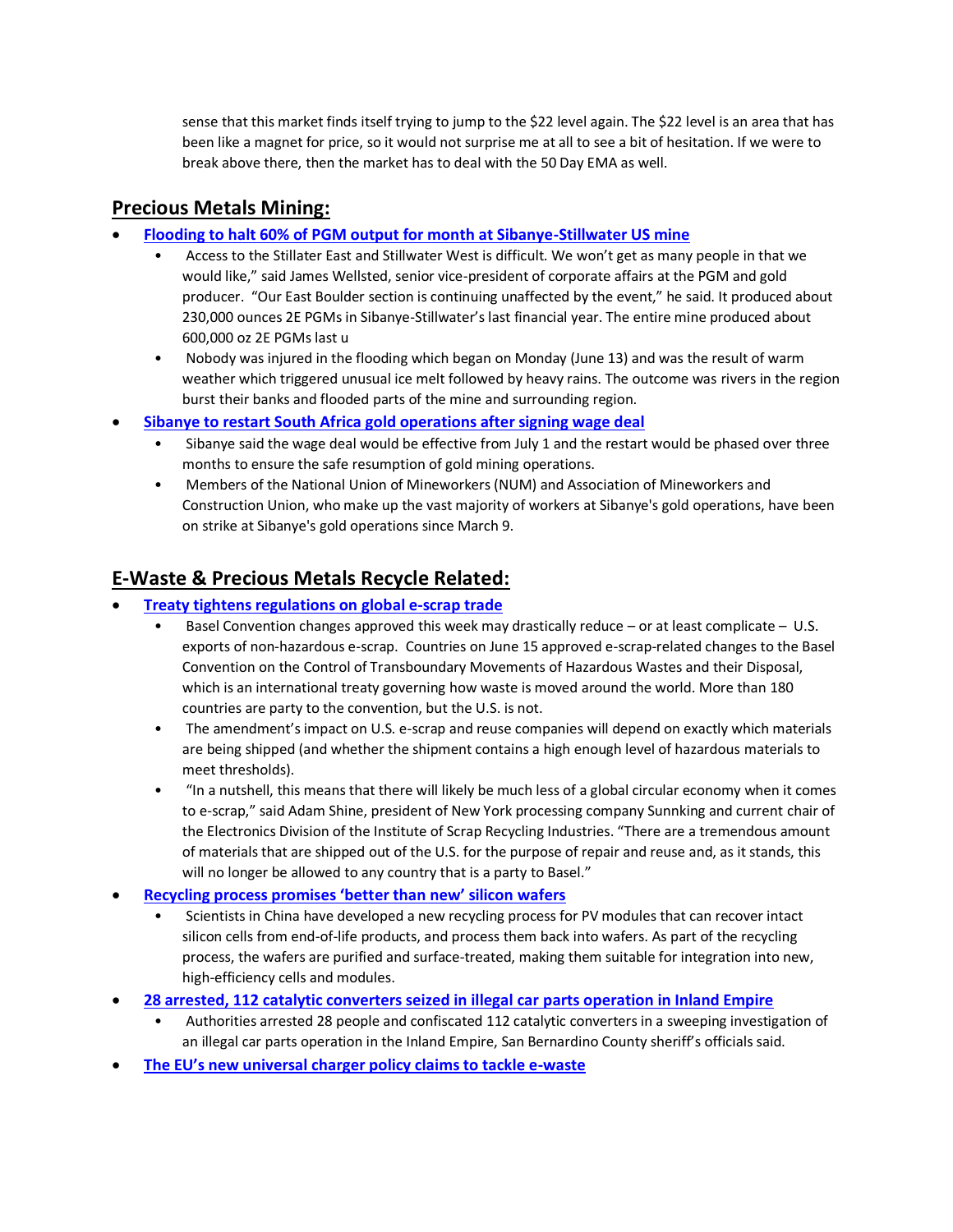- Slashing e-waste was a major driver in European Union lawmakers' proposal yesterday to mandate a universal charger for mobile phones and other devices. But there are still a lot of other factors that have to come together for the measure to make a meaningful difference in the world's e-waste problem.
- Piled together, unused and discarded chargers add up to about 11,000 metric tons of e-waste in Europe annually, according to the European Parliament. They're hoping to shrink that pile by eliminating the need for different chargers for different devices — so in just a couple years, most new mobile phones will likely need to come with a USB-C charging port to be sold in the EU. Making the switch to USB-C will ultimately help consumers save up to 250 million euros a year "on unnecessary charger purchases," the EU says.
- **[A copper smelting plant is coming to Augusta. A local group is warning of the negative](https://www.postandcourier.com/northaugusta/news/a-copper-smelting-plant-is-coming-to-augusta-a-local-group-is-warning-of-the/article_6968b31e-e1be-11ec-a85e-a3ddc4fe9bb7.html)  [environmental impact](https://www.postandcourier.com/northaugusta/news/a-copper-smelting-plant-is-coming-to-augusta-a-local-group-is-warning-of-the/article_6968b31e-e1be-11ec-a85e-a3ddc4fe9bb7.html)**
	- *Matt: Set to support the e-waste recycle smelting targeting Copper and Precious Metals*
	- The Savannah Riverkeeper submitted nine pages of formal comment to the Georgia Environmental Protection Division (GaEPD) in opposition to Aurubis Richmond, LLC's new industrial facility and the requests the company made in its air quality permit application.
	- The Riverkeeper asserted Aurubis' permit request "includes a shockingly high number, over 30, of highly dangerous pollutants, from arsenic to o-Xylene, to be released in and around the facility."

### **Platinum**

- **[Powerful platinum catalyst remains liquid at room temperature](https://newatlas.com/science/platinum-catalyst-liquid-room-temperature/)**
	- Researchers have created a form of platinum that can remain liquid at room temperature, by mixing tiny amounts of the precious metal with gallium. This new liquid platinum performs catalytic reactions more efficiently than a solid platinum catalyst, using far less of the metal.

### **Fuel Cells/Hydrogen Economy Related Articles:**

- **[Largest hydrogen fuel blending in the world coming to Atlanta power plant -](https://www.hydrogenfuelnews.com/hydrogen-fuel-blending/8553093/) H2 News**
	- The hydrogen fuel blending was combined in both a partial and full load on an M501G natural gas turbine. Matt: This is a full size power plant power turbine running 20% H2 and 80% Natural Gas
	- The hydrogen fuel blending took place at the Plant McDonough-Atkinson owned by Georgia Power, in Smyrna, Georgia. The combination took place as a part of a demonstration project. It was the first to have validated a 20 percent H2 blending on an advanced class gas turbine in North America. Moreover, it also represents the largest of its kind to date, with a 20 percent mix, which reduces the carbon emissions by 6.5% percent when compared with natural gas alone.
- **[Hydrogen generation from organic waste, non-recyclable plastic](https://www.pv-magazine.com/2022/06/14/hydrogen-generation-from-organic-waste-non-recyclable-plastic/)**
	- H2-Industries uses a liquid organic hydrogen carrier (LOHC) technology, which it considers to be the cheapest, safest, and most reliable transportation method. Its system is based on integrated thermolysis plant units based on pre-assembled scalable modules in standard container frames, which are designed to produce hydrogen from non-recyclable plastic waste such as hydrocarbons like polyethylene, biogenic residues from agriculture, forestry, food waste, and sewage sludge.
	- "Thermolysis is not waste combustion, but rather a high-temperature conversion process without oxygen or air to produce hydrogen," Stusch explained. "The thermolysis units decompose waste at temperatures of around 900 C and close to ambient pressure in the presence of steam reforming. The integrated process splits and regroups the feedstock molecules into a hydrogen-rich gas mixture and, finally, the hydrogen is purified from this mixture."
- **[Researchers develop first pure hydrogen powered gas turbine](https://www.hydrogenfuelnews.com/pure-hydrogen-research/8553075/)**
	- The development is viewed as an important milestone in energy production.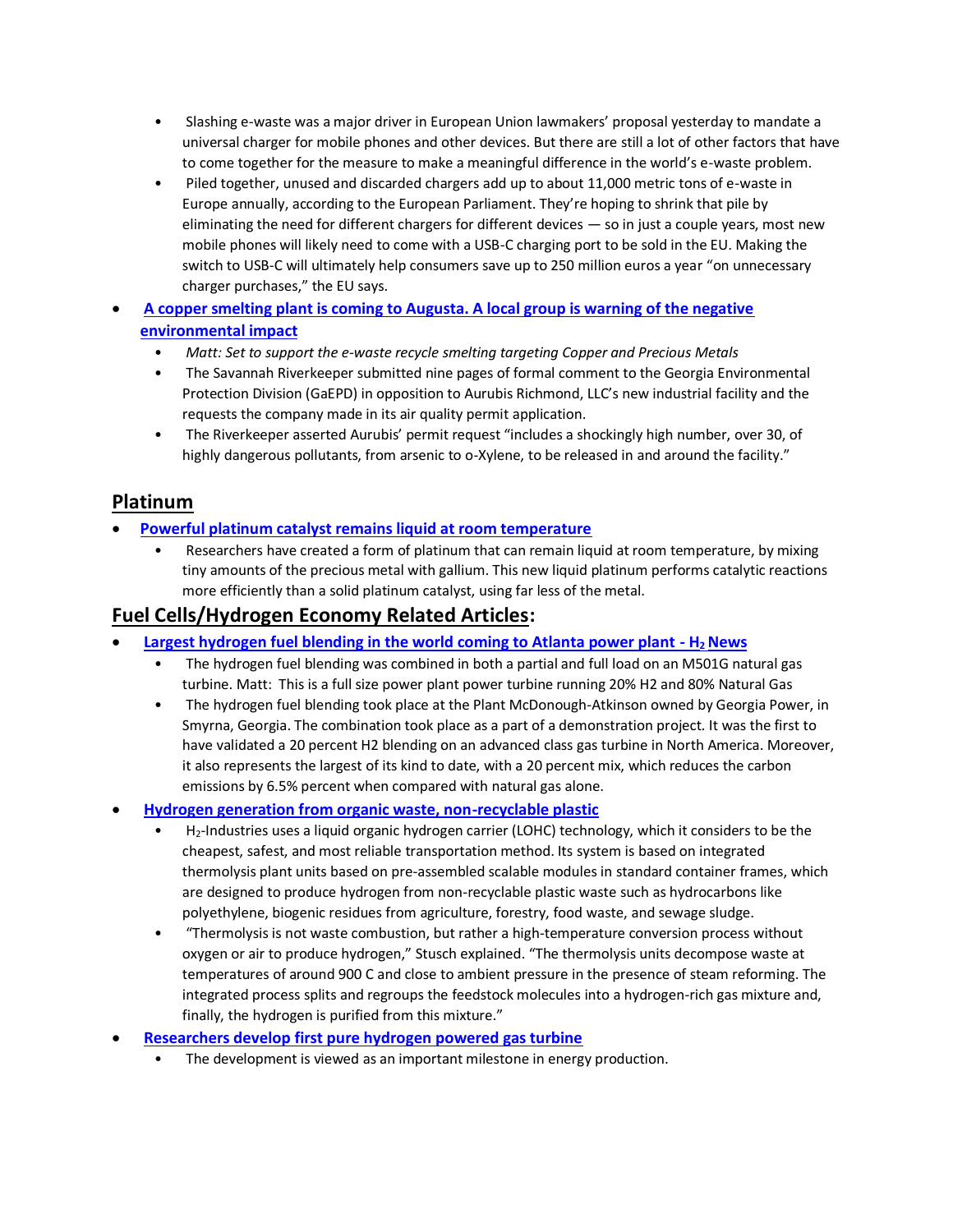- The milestone was reached partway through May 2022, directing the researchers into this innovation. It was at that time that the researchers were first able to run the gas turbine on 100% pure  $H_2$ . Ultimately, the researchers were seeking to generate electricity without also causing any  $CO<sub>2</sub>$  emissions.
- **[SK Innovation invests \\$30M in ammonia fuel-cell startup Amogy](https://www.greencarcongress.com/2022/06/20220614-skamogy.html)**
	- Amogy has completed a demonstration test ofan ammonia-based fuel cell system in a 5kW-class drone and a 100kW tractor, and plans to apply the technology to trucks and ships by next year. Amogy plans to develop a 500kW ammonia-based fuel cell that can be combined to generate up to 500 MW.
- **[Bosch announces \\$1.3B hydrogen technology investment by 2025 -](https://www.hydrogenfuelnews.com/hydrogen-technology-bosch/8553062/) H<sup>2</sup> News**
	- The largest automotive supplier in the world is turning its attention to  $H_2$  tech and its industry potential. Bosch, the largest automotive components supplier in the world has announced that it intends to invest \$1.3 billion into hydrogen technology by 2025.
- **[World's first hydrogen-powered aircraft is 'Made-in-Holland' and zero emission](https://www.innovationquarter.nl/worlds-first-commercial-hydrogen-powered-aircraft-is-made-in-holland-and-zero-emission/)**
	- The world's first-ever larger passenger aircraft (40-80 seats) powered by liquid green  $H_2$  is to fly between the Netherlands and London in 2028. A unique feat: a major Dutch partnership is building a  $H_2$ system for aircraft, completely green, from fuel to propulsion. The system is scalable to larger aircraft. And it is entirely of Dutch origin. This will make the Netherlands the world's leading supplier of  $H_{2-}$ powered aircraft.
- **[SoCalGas scores \\$750,000 grant for hydrogen from biogas development project -](https://www.hydrogenfuelnews.com/hydrogen-from-biogas/8553069/) H<sup>2</sup> News**
	- The California Energy Commission (CEC) has announced that it has awarded Southern California Gas Co (SoCalGas) a grant for \$750,000 for a hydrogen from biogas project.
- **[Adani, Total in \\$50  billion green hydrogen pact](https://www.livemint.com/companies/news/adanitotal-in-50-billion-green-hydrogen-pact-11655232800963.html)**
	- France's TotalEnergies SE and Adani Group have agreed to invest \$50 billion over the next 10 years in India to produce green hydrogen and develop an ecosystem around it as they seek to cut their reliance on fossil fuels and transition to zero net carbon emissions.

#### **Palladium**

- **[Gold slides over 2%, palladium sheds 7% as dollar stands tall](https://www.reuters.com/markets/europe/gold-prised-off-1-month-high-us-bond-yields-climb-2022-06-13/)**
	- Dollar scales fresh 2-decade peak
	- Silver falls 4%, platinum sheds over 4%
	- China demand concerns adding to autocatalysts' fall- analyst

## **PGM Minor Metals (Rhodium, Iridium, Ruthenium, Osmium)**

- **[Green hydrogen collaboration forms between RWE and SGN](https://www.hydrogenfuelnews.com/green-hydrogen-rwe-sgn/8553113/)**
	- The partnership will be focused on providing Scottish rural communities and towns with green hydrogen gas that will be used for home heating. SGN and RWE signed a Memorandum of Understanding (MoU) for the investigation and development of electrolyzers which will be powered by the RWE's ten Scottish onshore wind farms. Those wind farms have a combined 213-megawatt capacity and will be using the Scottish gas network to supply homes and businesses with  $H_2$ .

## **Clean Energy General News**

- **OreDay 2022 – [Wide range of presentations](https://youtu.be/ew3dAp0Hspc)**
	- *Matt: I present 5th at the 2:11 mark.*
	- Clean Energy Mineral Constraints
- **[Toyota focuses on fuel cell and hybrid vehicle manufacturing despite criticism](oyota%20focuses%20on%20fuel%20cell%20and%20hybrid%20vehicle%20manufacturing%20despite%20criticism)**
	- There is one thing that is certain, Toyota representatives failed to answer questions directed towards their lobbying efforts and instead focused on the wants of their customers. A plan to electrify their cars has not been established yet, but they are pushing for hybrid electric vehicles amongst their consumers.